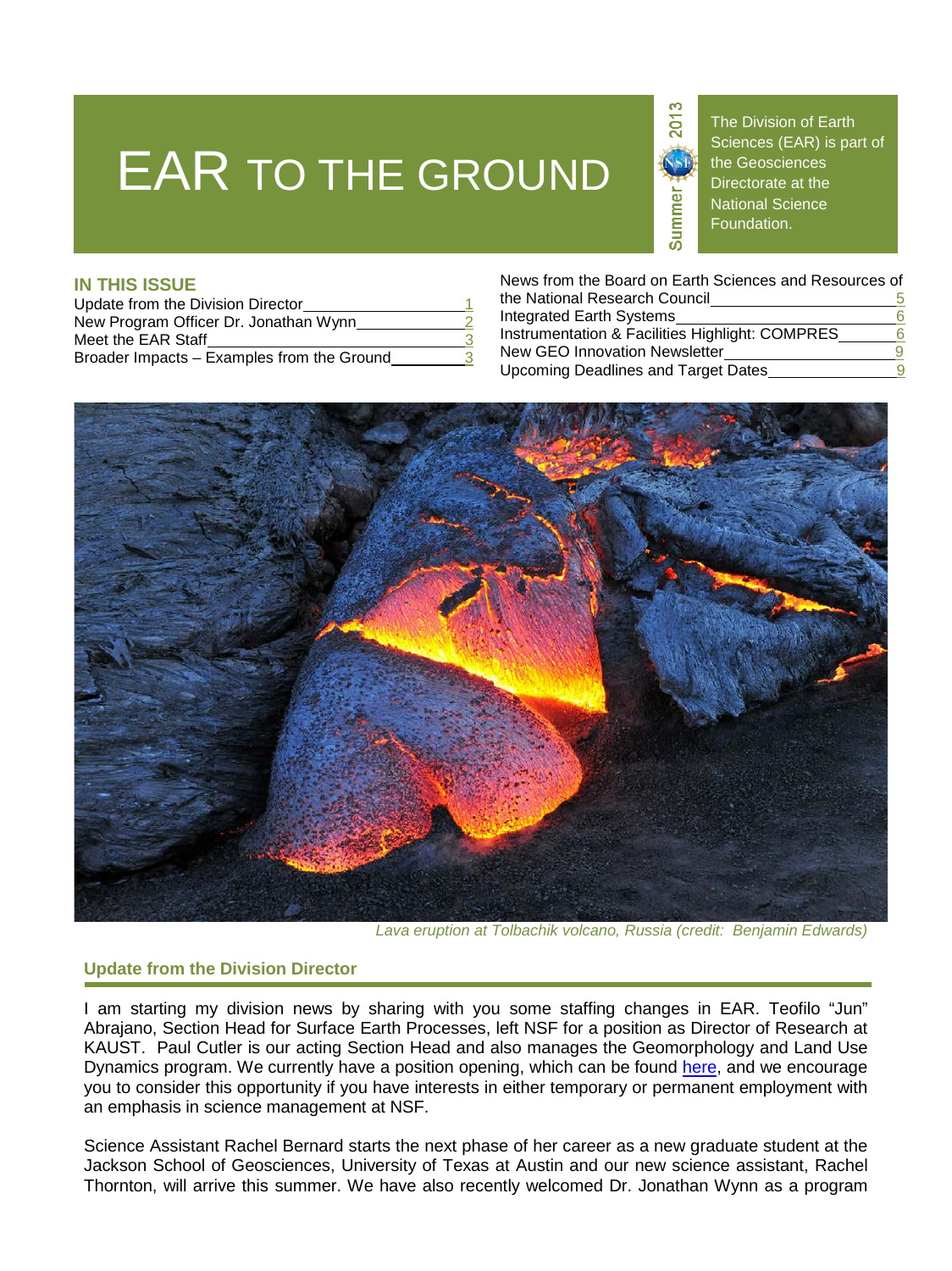officer in the Instrumentation and Facilities program.

The work of managing program proposals is made possible by our administrative staff. Felicia Means is the Program Support Manager and in this newsletter you can read an article about our hard-working, behind-the-scenes, division support staff.

Our budget uncertainties persist, although some closure is in sight with sequestration cuts now defined and a fiscal year base close to the FY12 enacted appropriation. With a unique year largely behind us we anticipate some semblance of budget normalcy for FY14. You can read the President's Request to Congress for FY14 for NSF/GEO [here.](http://nsf.gov/about/budget/fy2014/pdf/20_fy2014.pdf)

I continue to appreciate the value of our partnerships with sister agencies bring to EAR's community of scientists and educators. Kevin Gallagher, Assistant Director for Core Science Programs at the USGS and Jill Baron, Director of the USGS Powell Center are working with us to renew a Memorandum of Understanding that describes each agency's involvement in the Powell Center. The Powell Center, located in Fort Collins, Colorado, is a center for analysis and synthesis enhancing scientific problemsolving and discovery through integrated research. We encourage you to read more about the opportunities to advance data synthesis through this program [here.](http://www.powellcenter.usgs.gov) Two of EAR's program officers – Chuck Estabrook and Tom Torgersen are members of the Powell Center advisory board and can address your questions.

In February, EAR had the attention of the National Science Board when we presented NSF's portfolio of water-related research and education for their review. Much of the technical detail in my overview was pulled together by Tom Torgersen, Jessica Robin, and Shemin Ge with Melissa Lane creating a polished presentation. Although there may be no immediate tangible benefit, visibility for EAR across the Foundation, as well as with the external community represented by the members of the National Science Board helps reinforce the pivotal role that our research plays in addressing the global challenges of providing clean water and food for a healthy population, in driving supplies of energy and therein the global economic engine.

#### *Wendy Harrison Director, Division of Earth Sciences*

## **EAR Welcomes New Program Officer Dr. Jonathan Wynn**



Jonathan Wynn joins EAR as a new IPA program officer in the Instrumentation and Facilities program from his Associate Professor position in the Department of Geology, University of South Florida. Jonathan completed BS and MS degrees at the University of Utah, and a PhD from the University of Oregon, followed by postdocs at the Australian National University, USGS, and St. Andrews University. His research uses stable isotopes to understand processes involved in the carbon, nitrogen, sulfur, and water cycles. Recent applications of his research have included constraining paleodiets of early hominins from eastern Africa, understanding the role of freshwater in acidification of the Arctic Ocean, and

modeling the fate of black carbon in Australian savannas. He looks forward to serving the EAR community while working at NSF.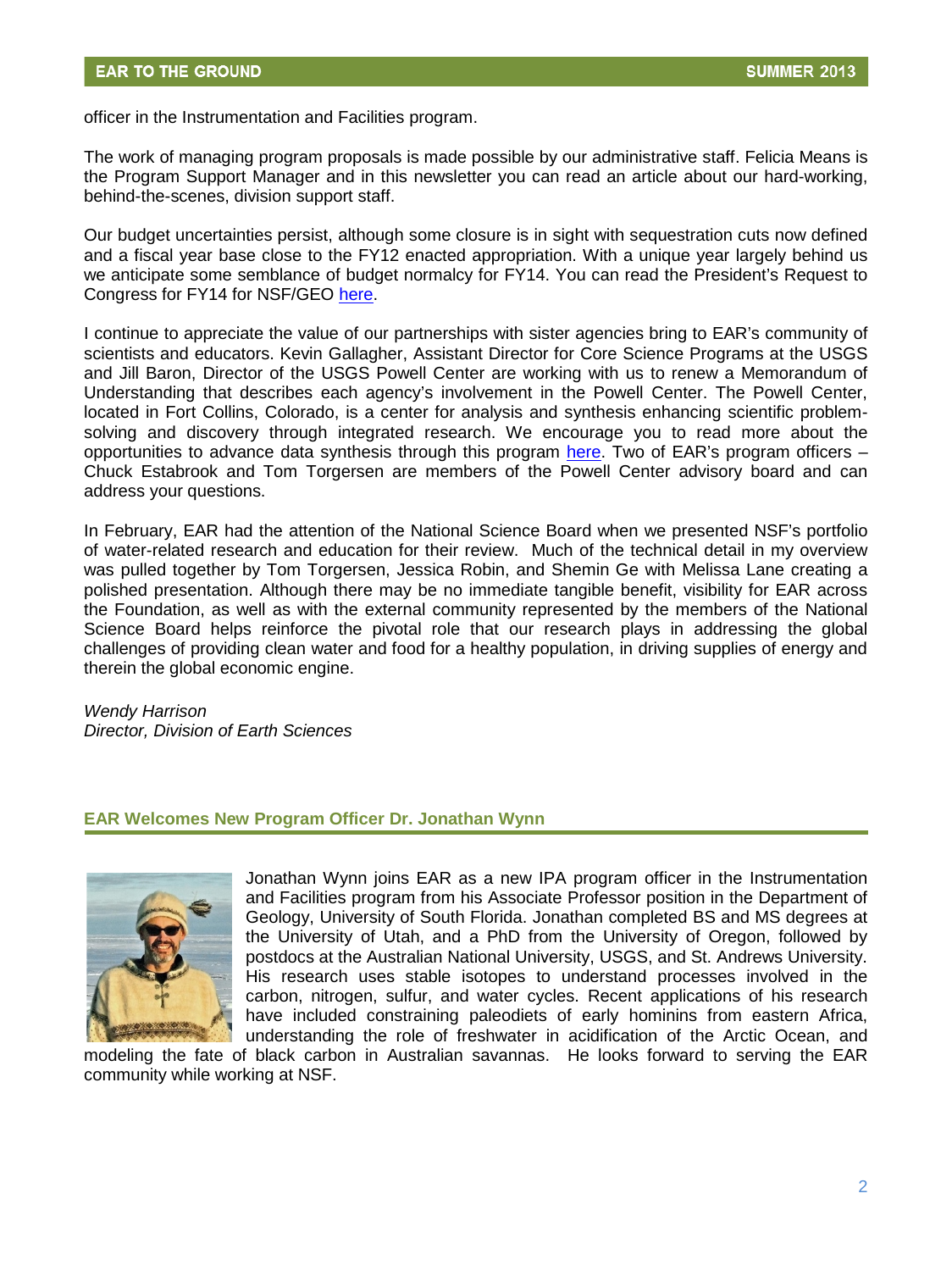## **Meet the EAR Support Staff!**



*Pictured (left to ht): Una Alford-rig lomon, Jackie So oper, Nadine Co* McKenzie-Proctor, *icia Armstrong, Al Patty Brooking, smin Adawi, Tina Ya Hunter, and Chris* **Simmons** 

The Program and Management Specialists and Assistants that work within EAR are crucial for our dayto-day operations. Without them, we wouldn't be able to manage our programs or keep up with NSF's ever-evolving policies and practices. Their work involves developing, analyzing, evaluating, advising on and improving the effectiveness of work methods, procedures and programs. **V. Yasmin Adawi** works with the Tectonics, Petrology & Geochemistry, and EarthScope programs. **Jackie Cooper** works with the Continental Dynamics, Instrumentation and Facilities, Geoinformatics and Integrated Earth Systems (IES) programs. **Tina Hunter** works with the Geophysics program as well as the Cooperative Studies of the Earth's Deep Interior (CSEDI) and Frontiers of Earth System Dynamics (FESD) programs. **Una Alford-Solomon** works with the Education and Human Resources, Geomorphology and Land Use Dynamics, and Postdoctoral Fellowships program. **Patty Brooking** works with the Geobiology and Low Temperature Geochemistry and Critical Zone Observatories (CZO) program, and provides support for the Division Director and Section Heads. **Chris Simmons** works with the Hydrologic Sciences program. **Alicia Armstrong and Nadine McKenzie-Proctor** work with the Sedimentary Geology and Paleobiology program.

#### **Broader Impacts – Examples from the Ground**

In collaboration with EAR program directors, we have compiled a great list of examples of broader impacts that we will share with you in coming issues of *EAR to the Ground*. These examples range in scope, audience, and approach. However, they share some common traits: engaging relevant partners during the planning of the activity, implementation focused on the audience, and follow up activities. These examples include broader impacts activities related to outreach to the scientific community, undergraduate education, instrumentation, international collaborations, broadening participation, K12 education, informal science education, and applications of research results. Our intent is not to have all the broader impacts in EAR look alike, but to have the broader impacts be as well informed, planned, and executed as the research projects.

*Collaborating with Athletes, Artists and Teachers to Engage Students in Science* 

Award Number: 0448871 *CAREER Development in Geomodeling: Seeing and Creating Connections in Earth Science* PI: Adrian Lenardic, Rice University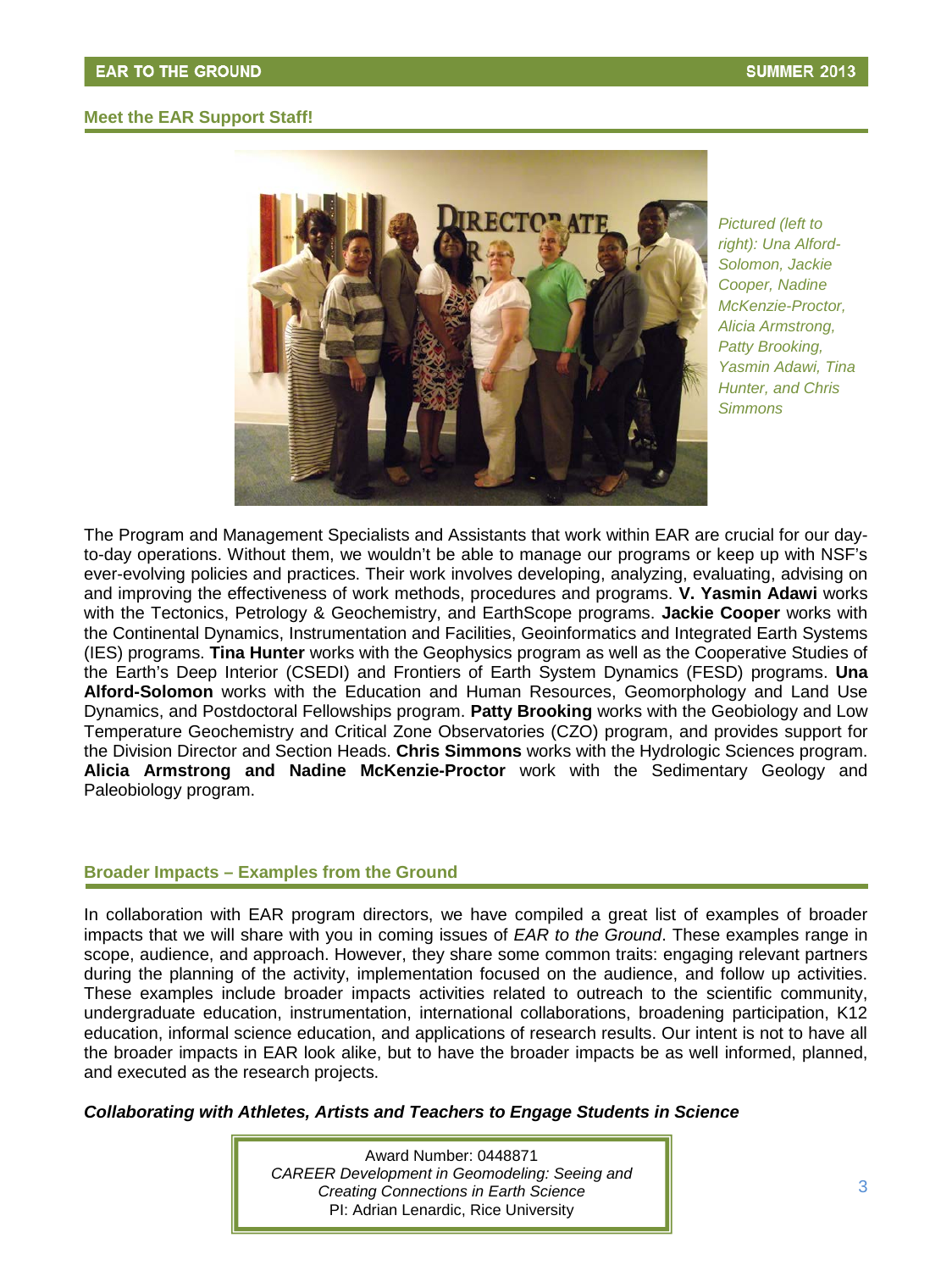*Research:* This CAREER award was made to Adrian Lenardic to model coupled continental tectonics, mantle dynamics, and surface processes. Numerical simulations were conducted to explore coupled crust-mantle dynamics during continental collision.

*Broader Impact Activity:* Funding for this award allowed for the launch of sk8lab, a collective of Skaters, Scientists, Artists, and Educators whose mission is to promote the power of experiments for learning. Annotated images and movies are created that can be used by K-12 and University educators to present scientific ideas through an activity that students are interested in: skateboarding. Sports teaching modules about the physics of skateboarding are also created for these educators to use.



*Implementation:* The PI collaborates with Robb Gardner of Sony Picture Image Works, who is helping with video shoots and creating a Video lab book, which is being developed for future distribution to high schools. Gardner, who is also a sports photographer, has done the bulk of the video work, while the PI contributes the analysis and designs the actual labs. The PI also collaborated with William Church of the White Mountain Center of Applied Science. Church is an award-winning high school teacher who has helped the PI link to the K-12 community, and has already implemented several of their prototype activities into his senior high school physics class with very good success.

*Impact:* While the video labs are still being developed, the PI and his team have been doing live events/experiments to develop the materials and at the same time let children from K-12 partake. Hands on science experiments outside the classroom get students engaged in the process of doing an experiment that they can help design as well as run. The students are able to see the near real time data results after the experiments. Some events have attracted as many as 200-300 members of the public.

**Learn more about sk8lab on Facebook: [www.facebook.com/Sk8labHouston](http://www.nsf.gov/cgi-bin/goodbye?http://www.facebook.com/Sk8labHouston/)**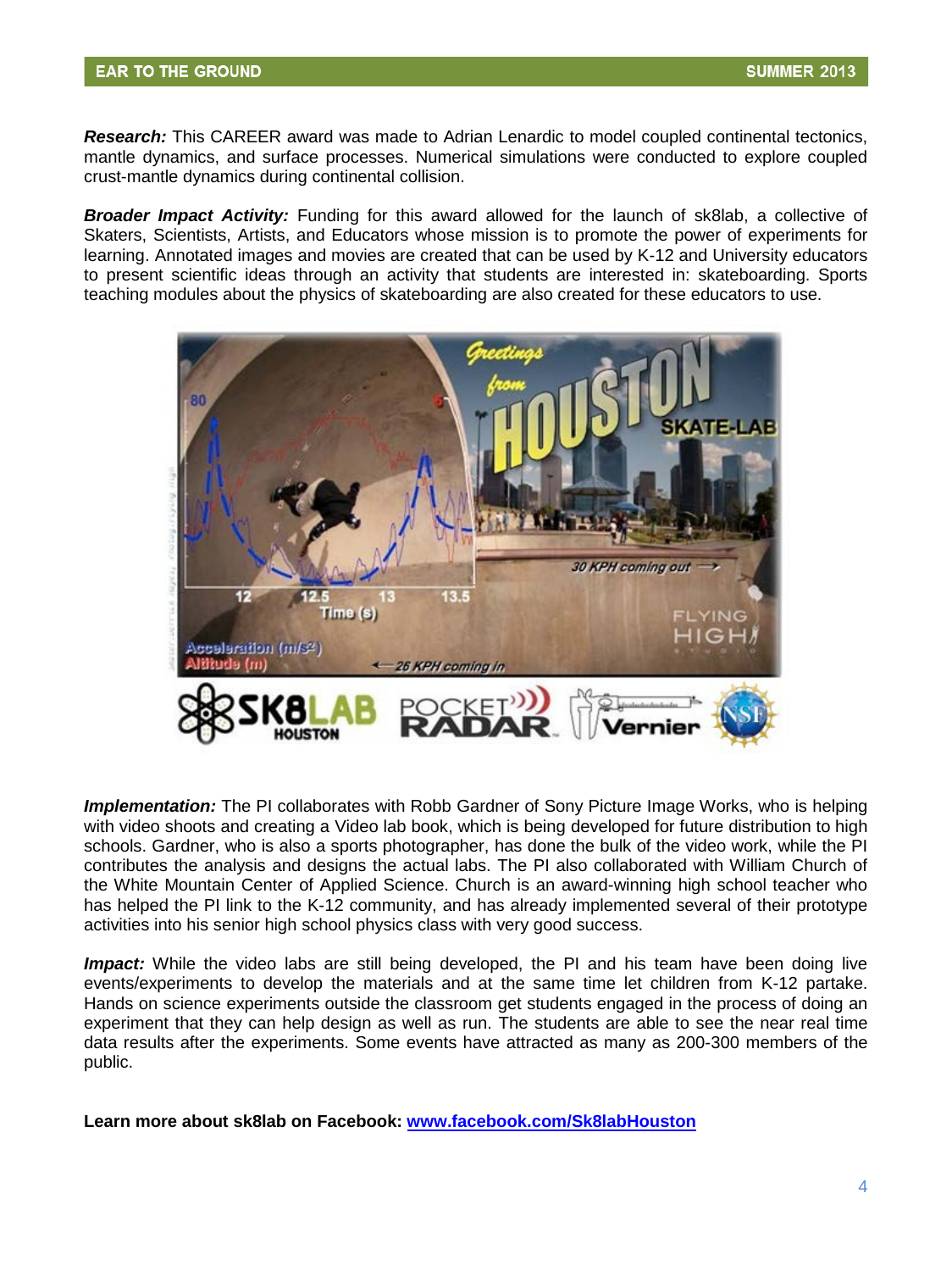#### **News from the Board on Earth Sciences and Resources (BESR) of the National Research Council**

As the hub for Earth science activities at the National Research Council (NRC), the Board on Earth Sciences and Resources (BESR) is pleased to be marking its 25th anniversary this year through a series of activities focused on providing independent scientific and engineering information and advice to the nation on a broad range of Earth science topics. In addition to a short update on recent activities of the Board, this article outlines some of the upcoming activities associated with the Board's 25th anniversary.

Since the autumn of 2012, BESR and its standing committees have overseen the release of four National Research Council reports:

- [Advancing Strategic Science: A Spatial Data Infrastructure Roadmap for the U.S.](http://www.nsf.gov/cgi-bin/goodbye?http://www.nap.edu/catalog.php?record_id=13506)  Geological Survey
- [Future U.S. Workforce for Geospatial Intelligence](http://www.nsf.gov/cgi-bin/goodbye?http://www.nap.edu/catalog.php?record_id=18265)
- [Underground Engineering for Sustainable Urban Development](http://www.nsf.gov/cgi-bin/goodbye?http://www.nap.edu/catalog.php?record_id=14670)
- [Emerging Workforce Trends in the U.S. Energy and Mining Industries: A Call to Action](http://www.nsf.gov/cgi-bin/goodbye?http://www.nap.edu/catalog.php?record_id=18250)

The Board and its standing committees also have [several studies in progress,](http://www.nsf.gov/cgi-bin/goodbye?http://dels.nas.edu/besr/Studies-In-Progress) a number of which will be released during 2013.

As an integrated part of its upcoming 2013 activities, [the Board's 17 members](http://www.nsf.gov/cgi-bin/goodbye?http://dels.nas.edu/global/besr/Board-Members) have selected "communication" as a key, throughgoing theme. At the Board's spring meeting on May 7 in Washington, DC, the topic of "Effective communication of Earth science and engineering information" will be explored through panel discussions among invited experts from Earth science, policy, and communication fields. The communication theme will be developed further as the Board hosts a webinar series that will begin during the summer of 2013 and continue through the first part of 2014. Through a set of "Future of..." webinar topics, the Board will invite presentations from 2-3 key figures in various areas of Earth science to discuss science and engineering issues with policy relevance in each webinar forum. The Board's main anniversary event will be held in November 2013 in Washington, DC. Information and details about these and other meetings of the Board will be available [here](http://www.nsf.gov/cgi-bin/goodbye?http://dels.nas.edu/besr/Upcoming-Events) as the event dates approach.

Earth science and engineering information lies at the core of many current and future issues of importance to national policy including energy and natural resources, natural hazards, and the built and natural environment. BESR is continuing to work to focus its activities and communications in areas where Earth science and engineering can contribute toward important decisions made at federal, state, and local levels. BESR values its long-standing collaborative relationship with the National Science Foundation and other federal agencies in this regard and we look forward to continued engagement with the Earth science community this year.

The **National Academies** include the **National Academy of Sciences (NAS)**, **National Academy of Engineering (NAE)**, **Institute of Medicine**, and **National Research Council (NRC)**, all of which are private, nonprofit institutions. The NRC, under which the Board resides, is the operating arm of the NAS and NAE.

*Elizabeth A. Eide Director, Board on Earth Sciences and Resources [eeide@nas.edu](mailto:eeide@nas.edu)*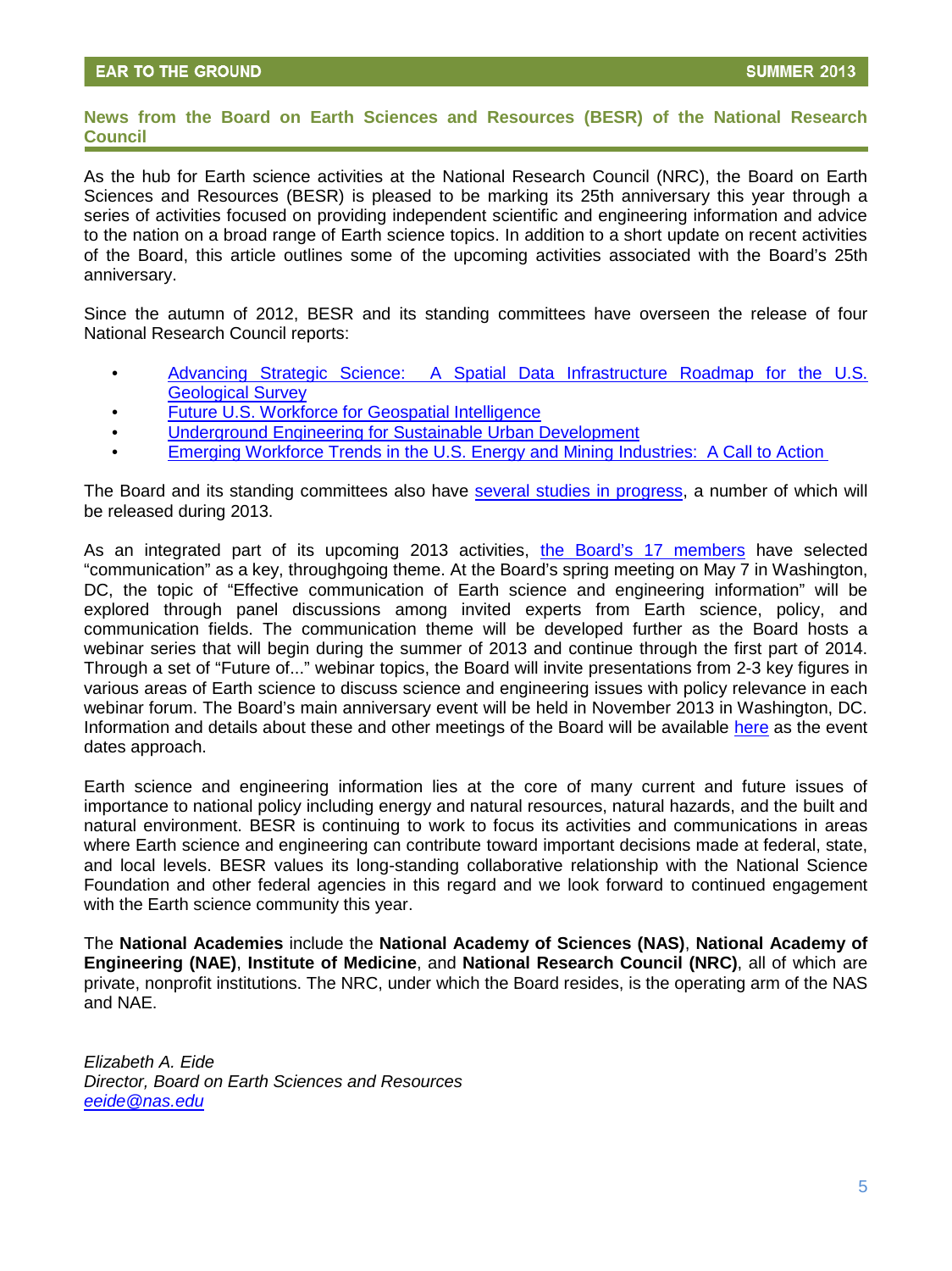#### **Integrated Earth Systems**

The Summer 2012 edition of *EAR to the Ground* announced NSF's intent to revise and expand the solicitation for the Continental Dynamics Program (CD). A new Program, Integrated Earth Systems (IES), is the result and a new solicitation (NSF 12-613) has been issued which can be found [here.](http://nsf.gov/funding/pgm_summ.jsp?pims_id=504833) **The first proposals for IES are due on November 14, 2013.** A brief description of IES appears below:

Earth science research involves the study of physical, chemical, and biological processes that interact and combine in many ways to produce a wide range of dynamic Earth systems. These Earth systems are characterized by their complexity, their non-linearity, and their continuous evolution. They interact with one another over a wide variety of space and time scales and can produce multiple and diverse outcomes. These characteristics present significant hurdles to our ability to understand and forecast the behavior of a complex and evolving Earth, including the human impact or impact on humans.

IES is a program in the Division of Earth Sciences (EAR) that focuses specifically on the continental, terrestrial and deep Earth subsystems of the whole Earth system. Overall, the goals of IES are to:

- provide opportunity for collaborative, multidisciplinary research into the operation, dynamics and complexity of Earth systems at a budgetary scale between that of a typical project in the EAR Division's disciplinary programs and larger scale initiatives at the Directorate or Foundation level;
- support study of Earth systems that builds on process-oriented knowledge gained from EAR programmatic research and enables systems-level hypothesis testing and analysis of coupled processes;
- provide a "bridge" among the EAR disciplinary programs in order to foster the exchange of questions, ideas, and knowledge between disciplinary discovery and system-level investigations.

Specifically, IES will provide research opportunities for the study of Earth systems from the core of the Earth to the top of the critical zone with a specific focus on EAR subsystems that include continental, terrestrial and deep Earth subsystems at all temporal and spatial scales. IES will provide opportunities to focus on Earth systems connected to topics which include (but are not limited to) the continents; the terrestrial, surficial Earth systems including physical, chemical and biotic dimensions; linkages among tectonics, climate, landscape change, topography and geochemical cycles including core and mantle processes.

#### **Instrumentation and Facilities Highlight: COMPRES**

The [Instrumentation & Facilities Program o](http://nsf.gov/funding/pgm_summ.jsp?pims_id=6186&org=EAR&from=home)f the Division of Earth Sciences (EAR/IF) supports eighteen (18) national, multi-user facilities on behalf of the earth sciences research and education community. Although ranging widely in the scope and cost of their individual operations, all of the facilities share a common attribute. They provide to their respective basic research and education communities on a national or regional scale certain complex and expensive technical and logistical capabilities that would otherwise be impractical to make available to individual or small groups of investigators.

*EAR to the Ground* is continuing to highlight some of these facilities, to make the community aware of the incredible capabilities sponsored by EAR/IF. You can download the guide to multi-user facilities [here.](http://www.nsf.gov/geo/ear/if/guidelines2012.pdf) In this issue, we bring you a highlight from **COMPRES, the Consortium for Materials Properties Research in Earth Sciences.**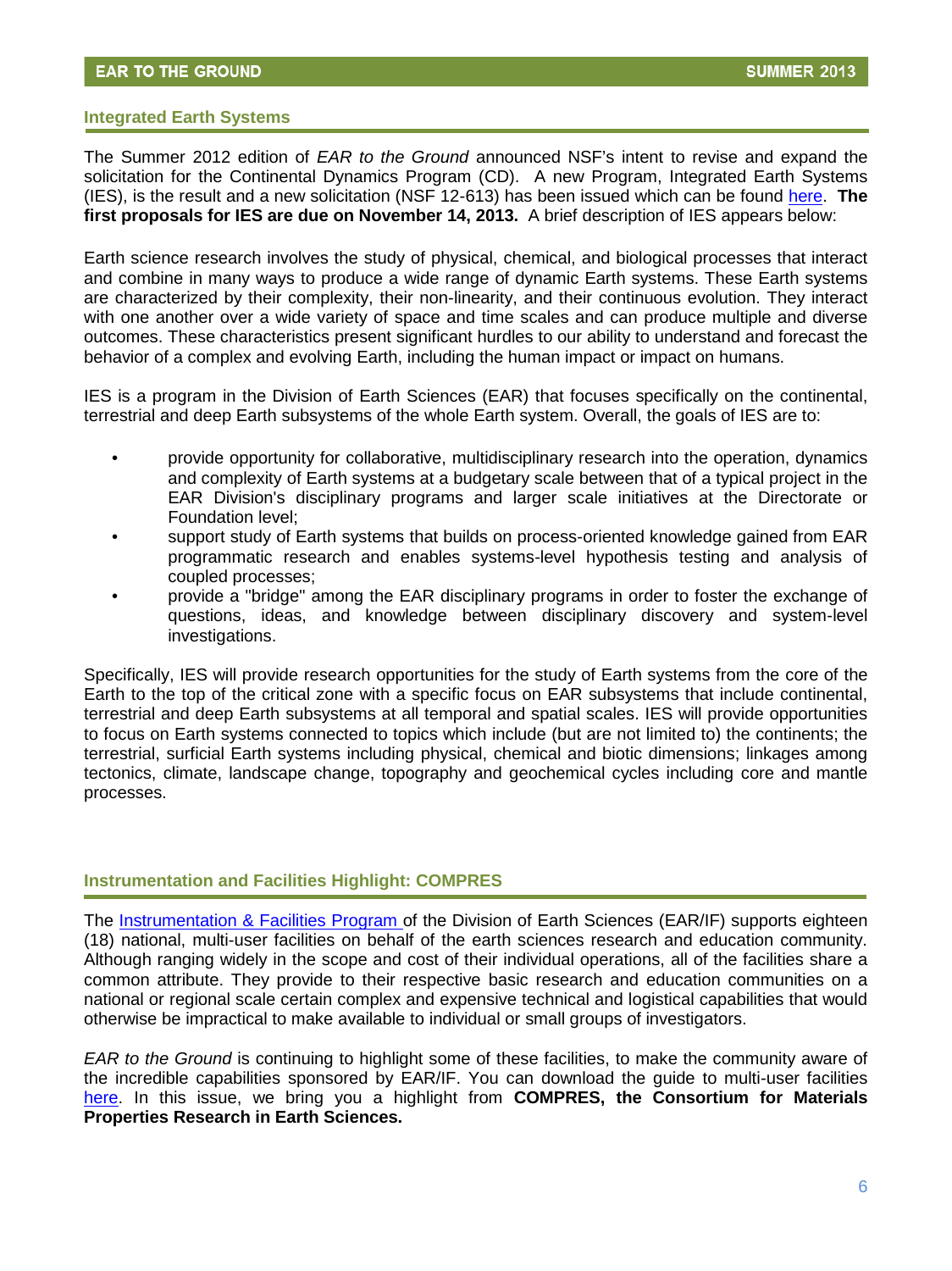## **EAR TO THE GROUND**

COMPRES is a community-based organization whose goal is to enable Earth Science researchers to conduct the next generation of high-pressure science on world-class equipment and facilities. COMPRES supports the operation of synchrotron beam lines, the development of new technologies for high pressure research, and supports a variety of programs. he Infrastructure Development, and Education & Outreach, all specifically in support of research and education for the high-pressure Earth educational and outreach COMPRES activities fall into categories of Facilities, sciences community.



**Facilities:** COMPRES provides support for 4 synchrotron beam lines, namely:

*Figure 1: The 1000 ton press at beamline X17B2 of the National Synchrotron Light Source. This apparatus is used for high-pressure studies of rheology, elasticity, and equations of state of mineral and rock samples at high P&T.*

- Beamline X17B2 at the National Synchrotron Light Source (NSLS), Brookhaven National Laboratory, is used for experimentation with the large-volume multi-anvil apparatus and related devices. Experiments on rheology of Earth materials, equations of state, elasticity, and seismic attenuation are carried out to pressure and temperature conditions corresponding to the top of the lower mantle.
- Beamlines X17B3 and X17C at the NSLS are used for synchrotron X-ray experiments using the diamond-anvil cell. Experiments on equations of state, single-crystal and polycrystalline X-ray diffraction (XRD), pair distribution functions, and laser heating experiments are conducted at these beamlines.
- Beamline U2A at the NSLS, for infrared high-pressure experiments with the diamond-anvil cell. Experiments performed include studies of the water content of minerals, bonding, electronic transitions, and structural phase transitions.
- Beamline 12.2.2 at the Advanced Light Source, Lawrence Berkeley National Laboratory, is used for synchrotron X-ray experiments with the diamond-anvil cell. This beamline is especially well suited for studying the development of mineral textures using radial XRD, high-temperature resistance heating experiments, as well as equations of state, and XRD on polycrystalline and single-crystal samples with laser-heating capabilities.
- COMPTECH supports technology development for high-pressure research at a variety of synchrotron beamlines at the Advanced Photon Source (APS), Argonne National Laboratory. This activity aims to develop new capabilities for high-pressure experiments using synchrotron techniques not available at other COMPRES-supported beamlines.

Research at these facilities has led to a numerous groundbreaking discoveries. For example, using high-temperature radial X-ray diffraction at ALS beamline 12.2.2, Miyagi et al. (Science 2010 329, 1639-1641) studied the development of texture in MgSiO3 post-perovskite, allowing them to explain shear wave splitting and seismic anisotropy in the D" region above the core-mantle boundary. Li and Weidner (Nature 2008 454, 984-986) used the D-DIA apparatus at NSLS X17B2 to show that the interaction of seismic waves with mantle phase transitions can strongly affect the observed velocity jumps across seismic discontinuities.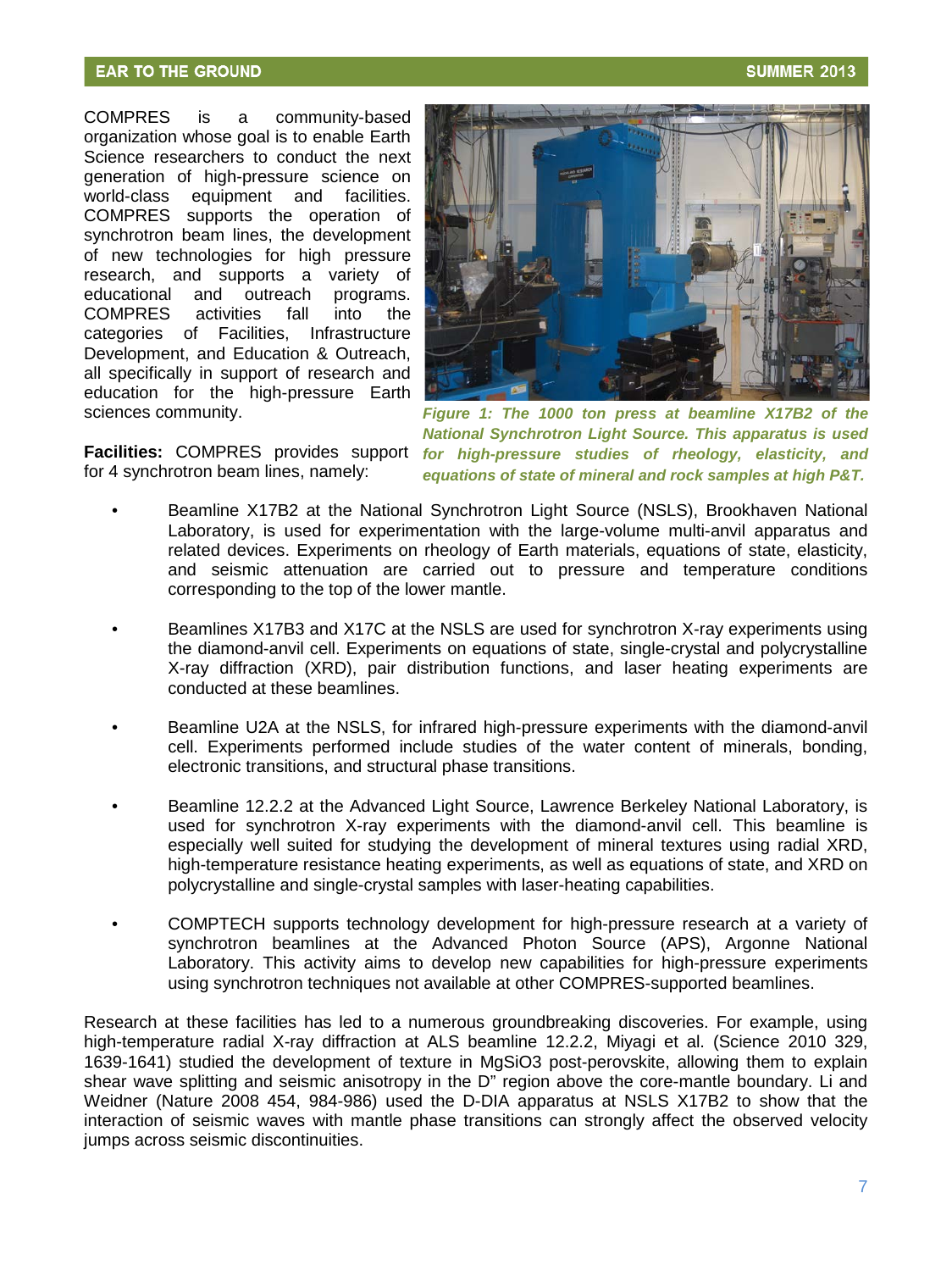

*Figure 2: Three orthopyroxene (OEN) samples with different chemical compositions, in the sample chamber of a diamond-anvil cell. Crystal structures, elasticity, electronic structure, and phase transitions of such tiny samples can be studies by a variety of synchrotron techniques at COMPRES-supported facilities. New structural transitions have been found in this major component of the upper mantle. KBH indicates a highly aluminous sample from Kilbourne Hole NM.*

**Infrastructure Development:** This program aims to develop new instrumentation and methodologies that advance the capabilities of the COMPRES community. Also supported is hands-on education through workshops on emerging experimental techniques that offer new research opportunities. Personnel are supported to work with new users of highly specialized synchrotron capabilities. Current projects include:

• Inert gas loading for diamond-anvil cells at the Sector 13, GSECARS, at the APS. A service for loading diamond cells for remote users is also supported.

• High-resolution Inelastic X-ray Scattering at the APS: We provide training for new users of Nuclear Resonant Inelastic X-ray Scattering (NRIXS) and synchrotron Mossbauer spectroscopy. These novels experimental techniques are being increasingly exploited by high-pressure geoscientists for fundamental studies of lower mantle and core materials.This project also provides conventional Mossbauer spectroscopy facilities, which are in high demand by our community.

• Multi-Anvil Cell Development: This project provides high-quality cost-effective standard sample assemblies and other parts for Multi-Anvil Large-Volume Press research. New cell assemblies for novel experiments are also developed here.

**Education and outreach:** This activity includes instructional workshops aimed at graduate and upperlevel undergraduate students and post-doctoral fellows, online courses, online content in the area of high-pressure science. Outreach includes the COMPRES Annual Meeting, which has become a primary scientific meeting for students in high-pressure Earth science. Current projects include:

- Hands-on tr aining workshops in Focused Ion Beam/Scanning Electron Microscope techniques f or fabrication and analysis of diamond-anvil cell samples. These techniques provide unique capabilities but there are few places where diamond cell practitioners can obtain the sp ecialized training they need for such experiments.
- A Distinguis hed Lecturer Program, in which speakers present talks at colleges and universities, primarily undergraduate institutions, that do not have a mineral physicist on the faculty.
- Enhancing Diversity in Geosciences: A specialized Master's Degree program offered by Stony Brook University for students from historically black colleges. COMPRES facilities at the NSLS ar e used for training students in high technology skills.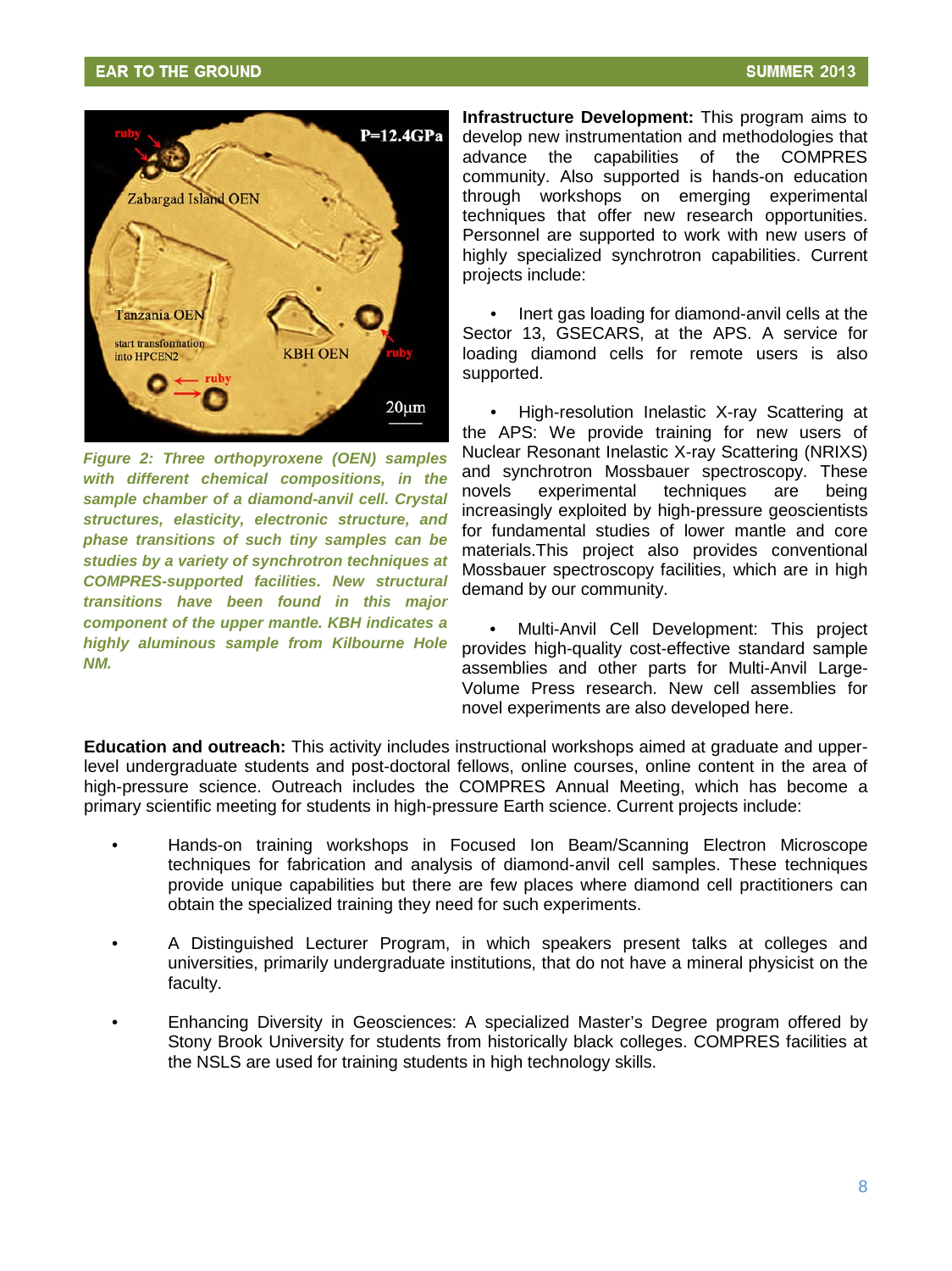#### **New GEO Innovation Newsletter**

From the newly launched GEO Innovation Newsletter:

*GEO is calling for its PIs to participate in the NSF's Innovation Call. We are looking for research ripe for commercialization, for PIs interested in having students co-advised with Industry, for PIs interested in working with their counterparts in Industry, for faculty members interested in creating new education curricula with innovation activities, and for much more. Some of these activities have been in place since the late 70s, but where are you? We know that GEO-related PIs have a lot to contribute, so please call us!*

Read the newsletter for the latest news about **GEO's Innovation Call**, including upcoming deadlines and opportunities:<http://www.nsf.gov/geo/innovation/2013-geo-innovation.pdf>

For more information please contact Program Officer Raffaella Montelli, rmontell@nsf.gov

#### **Upcoming Deadlines and Target Dates**

You can find the full list of active GEO funding opportunities [on the Directorate for Geosciences](http://www.nsf.gov/funding/pgm_list.jsp?org=GEO)  [website,](http://www.nsf.gov/funding/pgm_list.jsp?org=GEO) but here are some programs of particular interest to the EAR community:

[Hydrologic Sciences](http://www.nsf.gov/funding/pgm_summ.jsp?pims_id=13684&org=GEO&from=home) (NSF 13-531) Full Proposal Deadline: June 3, 2013

**[Geophysics](http://www.nsf.gov/funding/pgm_summ.jsp?pims_id=13682&org=EAR&from=home)** (NSF 12-598) Full Proposal Target Date: June 5, 2013

[Innovation Corps Teams Program \(I-Corps Teams\)](http://www.nsf.gov/funding/pgm_summ.jsp?pims_id=504672&org=EAR&sel_org=EAR&from=fund) (NSF 12-602) Full Proposal Window: April 1, 2013 - June 17, 2013

[Industry/University Cooperative Research Centers Program \(I/UCRC\)](http://www.nsf.gov/funding/pgm_summ.jsp?pims_id=5501&org=EAR&sel_org=EAR&from=fund) (NSF 12-516) Letter of Intent Deadline: June 28, 2013

[Innovation Corps Sites Program \(I-Corps Sites\)](http://www.nsf.gov/funding/pgm_summ.jsp?pims_id=504802&org=EAR&sel_org=EAR&from=fund) (NSF 12-604) Full Proposal Deadline: July 1, 2013

**[Geoinformatics](http://www.nsf.gov/funding/pgm_summ.jsp?pims_id=503447&org=EAR&from=home)** (NSF 11-581) Full Proposal Deadline: July 1, 2013

[Petrology & Geochemistry](http://www.nsf.gov/funding/pgm_summ.jsp?pims_id=13683&org=EAR&from=home)  (NSF 09-543) Full Proposal Window: June 6, 2013 - July 6, 2013

**[Tectonics](http://www.nsf.gov/funding/pgm_summ.jsp?pims_id=13673&org=EAR&from=home)** (NSF 09-542) Full Proposal Window: June 6, 2013 - July 6, 2013

[Geomorphology and Land Use Dynamics](http://www.nsf.gov/funding/pgm_summ.jsp?pims_id=13690&org=EAR&from=home) (NSF 09-537) Full Proposal Deadline: July 16, 2013

[Geobiology and Low-Temperature Geochemistry](http://www.nsf.gov/funding/pgm_summ.jsp?pims_id=13689) (NSF 09-552) Full Proposal Deadline: July 16, 2013